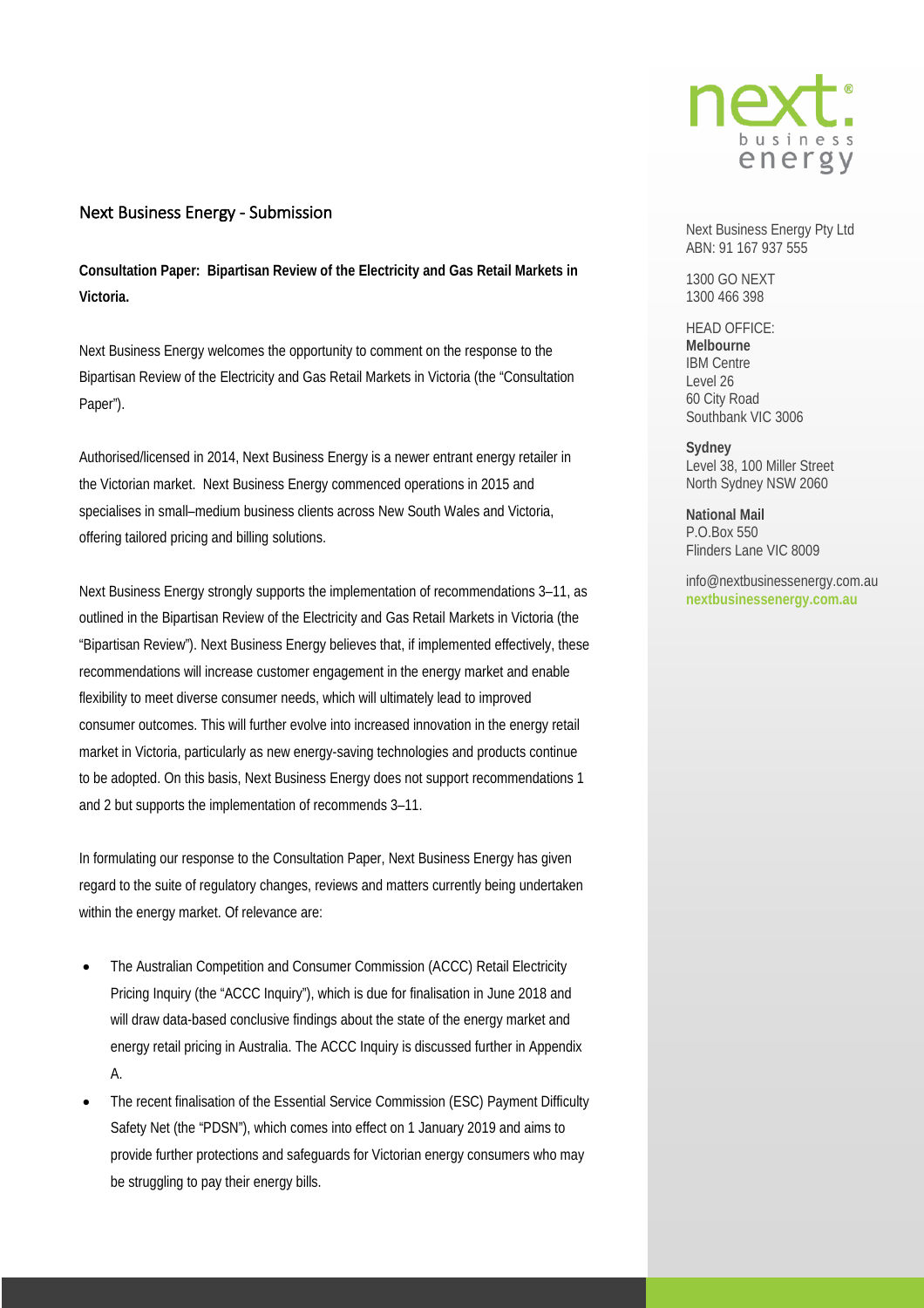- The Australian Energy Market Commission's (AEMC) Annual Retail Energy Competition Review, which considers indicators of retail competition in electricity and gas, and reviews retailer offers and margins. The AEMC inquiry is discussed further in Appendix A.
- The proposed introduction of the National Energy Guarantee ("the Guarantee") currently under consideration by the Energy Security Board (ESB) and the Council of Australian Governments (COAG). The Guarantee aims to ensure security and affordability of energy supply while simultaneously meeting Australia's emissions targets. Further information on the Guarantee is due in April 2018.
- Various other rule changes, including (but not limited to):
	- o the proposed "preventing discounts on inflated energy rates*"* rule change currently being considered by the AEMC
	- o the "notification of end of fixed benefit period" rule change, which was recently finalised by the AEMC and the ESC.
- The continued refusal of the Victorian Government to adopt the National Energy Customer Framework (NECF), which was adopted in other National Electricity Market (NEM) states from 2012–2015 and continues to provide a single national framework for non-price regulation of energy retailers.
- The closure of Hazelwood and the ongoing volatility of energy wholesale markets in the NEM.

While the matters outlined above are the most relevant for the purposes of this submission, they are only some examples of the ongoing regulatory changes and issues facing the Australian energy market. The breadth and volume of changes — both current and historical — occurring in the energy market stand as a caution against any hastened decision-making by the Victorian Government in relation to the introduction of a Basic Service Offering (BSO) or removal of the standing offer (recommendations 1 and 2, respectively, of the Bipartisan Review).

By way of general comment, Next Business Energy is concerned with the lack of data-based analysis to support the need for a BSO, as well as the short timeframes in which this matter will now be considered. This is particularly concerning because the adoption of such an initiative will result in the potential departure of retailers from the market, as well as a significant reduction in competition and innovation in Victoria. Next Business Energy does, however, agree with many concerns raised in the Bipartisan Review, and we are committed to working with the industry and policymakers to remediate these issues.

With these overarching considerations in mind, Next Business Energy has structured its submission as a broader commentary around the consequences and considerations for recommendations 1 and 2 (**Appendix A**), and we have provided responses to specific questions posited by the Consultation Paper (**Appendix B**).

To discuss any aspect of this submission further, please contact Naomi Feast, Risk, Regulatory and Compliance Manager, via email [\(naomi@nextbusinessenergy.com.au\)](mailto:naomi@nextbusinessenergy.com.au) or telephone (03) 8535 2591.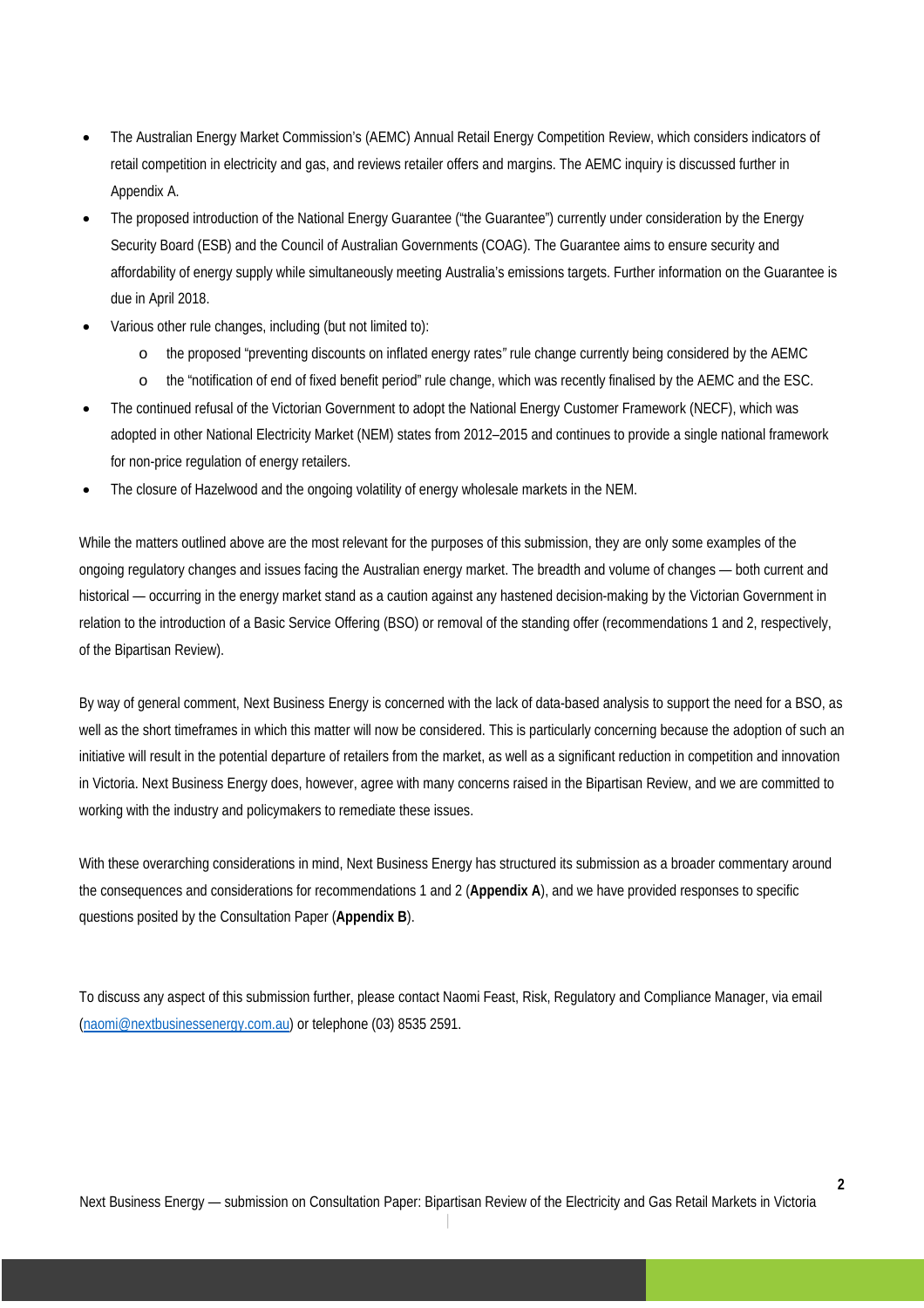# Appendix A: Next Business Energy's position on recommendations 1 and 2

### *Summary of the Recommendations 1 and 2*

Next Business Energy understands that the BSO is intended to provide a regulated price — set at the "efficient" level of running an energy retail business — to both residential and small business, gas and electricity consumers with an annual consumption of less than 40 mWh per annum.

The Consultation Paper acknowledges that electricity is an essential service – and that the BSO would be designed to provide a "no fuss" option for energy consumers. As noted in the Bipartisan Review, customers cannot exit the market if they are dissatisfied with the price or service offered by energy providers for their gas and electricity service.

The BSO would be structured as a regulated price, set at a distribution zone level. Retailers would be compelled to offer the BSO in any situation where they are currently compelled to offer a standing offer contract (for example, deemed customer arrangements or at the end of a fixed-term contract where the customer has not made other arrangements). The contractual basis for a BSO would be similar to or substantially the same as the current standing offer terms and conditions (and the standing offer in its current form would cease to exist).

Assuming this is the correct interpretation of the BSO, Next Business Energy's comments and concerns in relation to recommendations 1 and 2 are set out below.

### *1. Conflicting objectives and policy approach*

From Next Business Energy's perspective, it is unclear what problem the BSO is attempting to solve. The broad intention of recommendations 3–11 can be understood providing further opportunity for transparency and clarity in retailer practices and the energy retail market. This assumes that the successful adoption of recommendations 3–11 would increase engagement, education and trust between consumers and retailers, and provide further assistance to energy consumers who may be vulnerable in their dealings with energy retailers otherwise disadvantaged. Again, Next Business Energy supports the adoption of any measures that meet these broad objectives.

Next Business Energy notes the Victorian Government's commitment to implementing recommendations 3–11. These recommendations would improve and enhance competition in the energy retail market. However, recommendations 1 and 2 appear to do the opposite. The introduction of recommendation 1 accepts as a foregone conclusion that customers do not wish to engage in the market or feel unable to do so in its current form, or significantly disadvantaged n their current interactions with energy retailers. The BSO, as currently proposed, assumes that customers cannot or will not engage in the market and should be able to access a "no frills" option.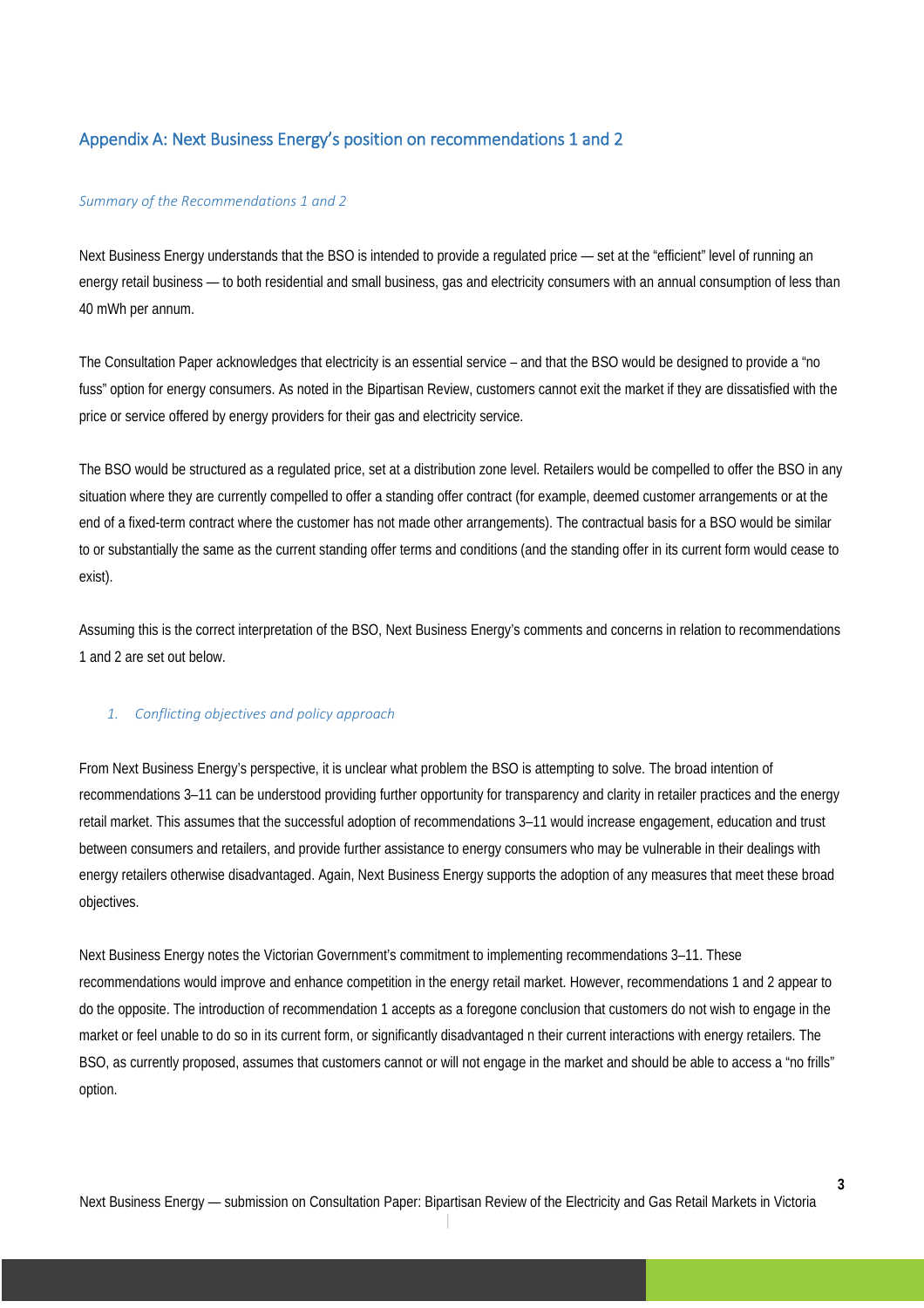However, we believe that such an assumption ignores the current (and future) safeguards that exist in the energy market for small customers, including:

- The right of complaint or escalation to the Energy and Water Ombudsman of Victoria (noting that every retailer is required to be a member of the Ombudsman scheme, and that work is currently being progressed to extend the Ombudsman's jurisdiction in Victoria).
- The right of small customers to switch energy providers, without penalty through early termination or exit fees, to another energy retailer, if they are dissatisfied with their retailer's price or service.
- The protections offered under the existing Energy Retail Code or associated regulatory instruments, particularly the requirement for retailers to:
	- o Provide prescribed information to customers as part of their marketing and contracting activities
	- o Provide a ten-day cooling off period to small customers as standard
	- o Follow robust prescribed procedures in assisting customers who are experiencing financial difficulty, including prohibitions on disconnection of energy supply in certain circumstances.
- The protections offered under the new PDSN framework, due to commence on 1 January 2019, which will provide further safeguards for customers who are experiencing financial difficulty.
- The increased proliferation of energy saving devices and alternatives which reduce consumers reliance on traditional energy retailers.

We note that some of these have yet to commence or may be fundamentally strengthened through the adoption of recommendations 3- 11). If the BSO is adopted and the standing offer removed, Next Business Energy questions the relevance of adopting recommendations 3–11, which are aimed at further engaging consumers. This is particularly the case given that that the above protections / considerations are designed to accommodate a market-based solution with appropriate safeguards.

Without first qualifying the problem that recommendations 1 and 2 are attempting to solve, any implementation of these recommendations would be without a clear objective. If the desired objective is to provide a fall-back offer for customers who do not wish to engage with the retail energy market, then this can be better achieved through the retaining of the standing offer in Victoria and perhaps reintroducing a regulated price cap on standing offers. If the desired objective is to provide a safety net for vulnerable and disadvantaged consumers in Victoria, this may be achieved through a social tariff or other hardship pricing. Both options could be considered as solutions that do not unnecessarily remove competition from the energy retail market.

However, if all the recommendations arising from the Bipartisan Review were adopted, Next Business Energy believes that they would be attempting to meet conflicting objectives. On one hand, recommendations 1 and 2 would reduce the number of players and consumer engagement in the market. While on the other hand, recommendations 3–11 would increase consumer engagement while simultaneously promoting innovation and competition.

Therefore, Next Business Energy submits that the objectives of the BSO need to be more clearly articulated, and that the Victorian Government needs to be clearer on the problem it is attempting to address. We also suggest that the implementation of the BSO is premature without this analysis and is premature until recommendations 3–11 can be implemented and their efficacy assessed.

Next Business Energy — submission on Consultation Paper: Bipartisan Review of the Electricity and Gas Retail Markets in Victoria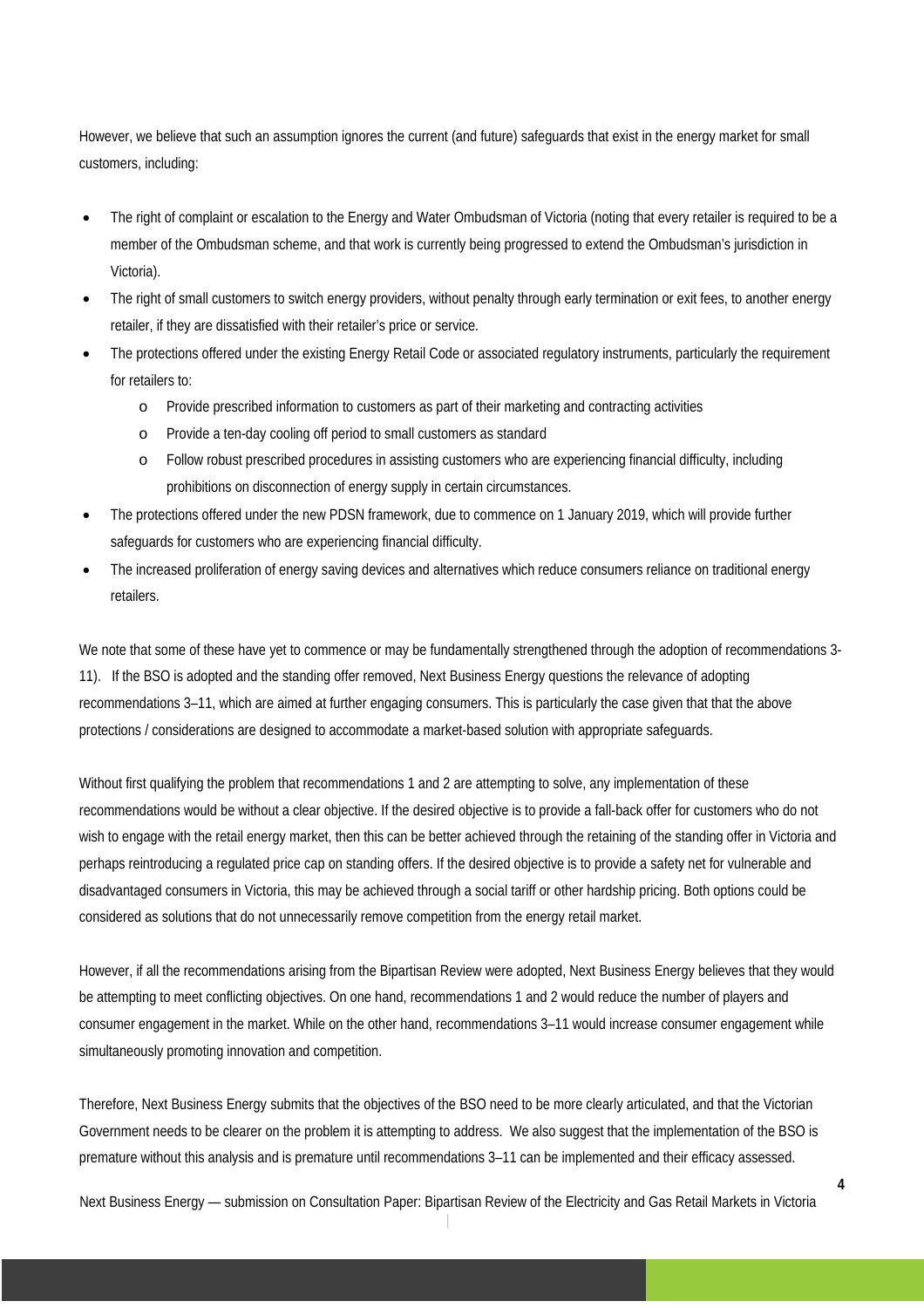**Next Business Energy seeks further clarity on the desired objectives of the BSO so that alternatives can be properly assessed.** 

**Next Business Energy proposes that any decision to adopt the BSO be deferred until the effectiveness of implementing recommendations 3–11 can be assessed.** 

## *2. Lack of evidence-based approach and cost-benefit analysis*

Next Business Energy is concerned with the lack of comprehensive consultation to date on recommendations 1 and 2. While the Bipartisan Review was completed in August 2017 (and the government was due to respond to the Review by the end of 2017), further formal consultation on this workstream was not undertaken until March 2018. Of primary concern is the lack of independent cost-benefit analysis proposed by the government to assess the efficacy of the BSO, should it be introduced.

This is particularly concerning given the potentially catastrophic outcomes for smaller or new entrant retailers within the Victorian energy market. These concerns have been relayed through discussions with relevant stakeholders and in formal roundtable settings with the Department of Environment, Land, Water and Planning (DELWP) and include (at a high level):

- potential reduction in competition as Victorian retailers exit the energy market
- reduced ability to make investment decisions regarding generation, product innovation and other consumer-facing initiatives
- further regulatory divergence in Victorian from established national regulatory frameworks
- the detrimental effects on niche or new entrant retailers who are attempting to expand their customer base (as opposed to larger market participants who already have an established base) as a result of the proposal to remove any customer acquisition and retention costs (CARC) from the proposed pricing of a regulated BSO.

Although electricity is a homogenised product (as noted in the Bipartisan review), the way in which consumers use energy (and associated technologies) and engage with their retailer differs greatly from consumer to consumer. The adoption of new technologies will only compound this and lead to further product diversity. It is therefore short sighted to assume that energy is a homogenised product for all consumers, or to assume that it will remain homogenised forever. The introduction of a BSO appears to reduce the ways in which innovation in this space can occur. We believe that a strong regulatory framework should provide a long-term solution for expansion of innovation in the market.

Given these concerns, the desire to finalise a position on the BSO within such short timeframes appears ill-advised, particularly given the work of other stakeholders in this area (please see further comment on this at section 4 below).

Further, while Next Business Energy is aware that the Bipartisan Review and other studies<sup>[1](#page-4-0)</sup> indicate that retail margins in Victoria are higher than other jurisdictions, other studies and analysis undertaken within the industry do not necessarily support this conclusion.<sup>[2](#page-4-1)</sup> We are concerned that the Victorian Government has drawn conclusions about retail margins in Victoria that are unfounded without further

<span id="page-4-0"></span> <sup>1</sup> See, for example, *Grattan Institute, Price shock: is the retail electricity market failing consumers.* 

<span id="page-4-1"></span><sup>2</sup> See, for example, *Oakley Greenwood, Review of the Thwaites report and associated research, prepared for the AEC*

Next Business Energy — submission on Consultation Paper: Bipartisan Review of the Electricity and Gas Retail Markets in Victoria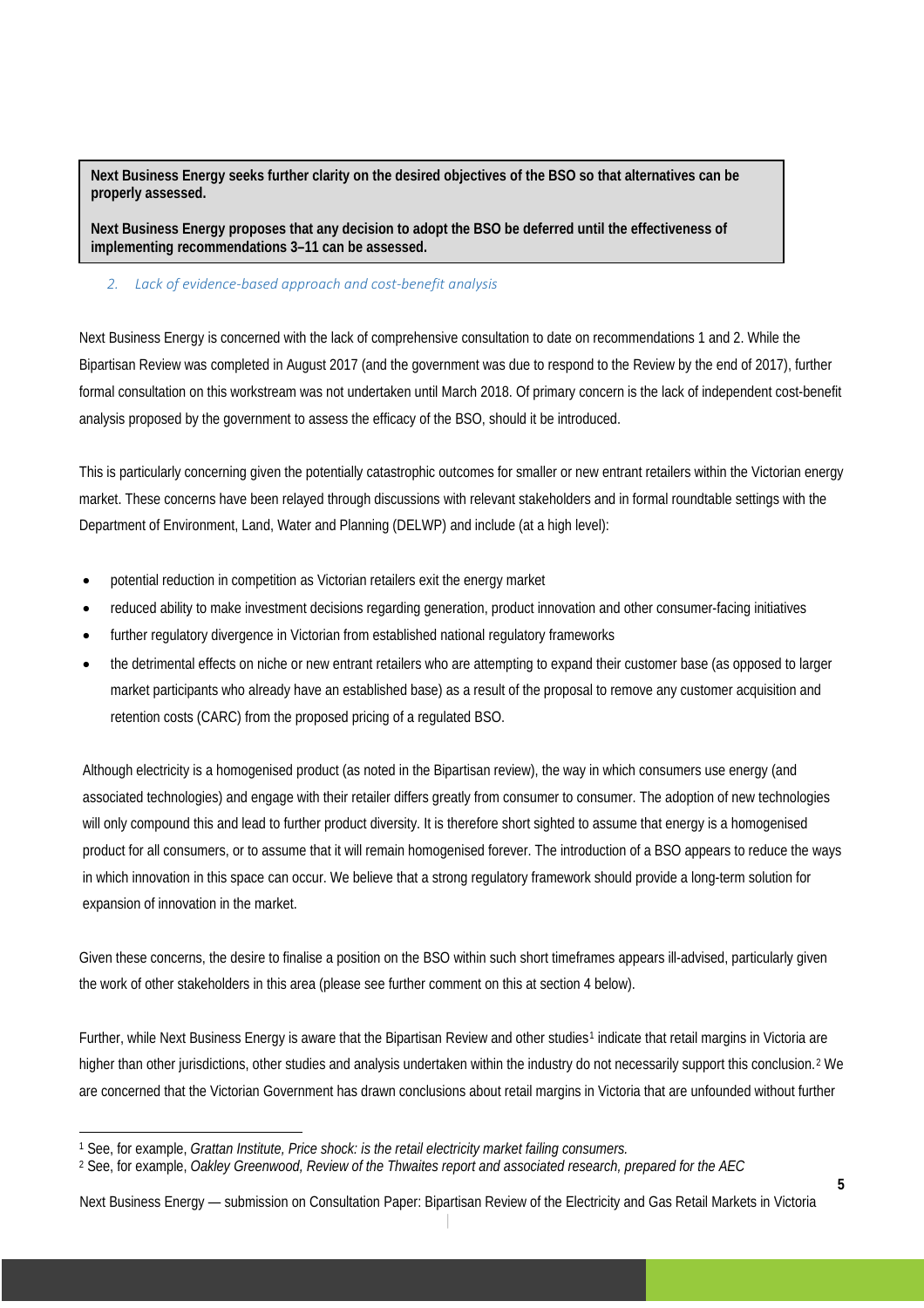analysis. Worryingly, these conclusions appear to be drawn about the entire industry, rather than attempting to identify the market participants who are engaging in this behaviour. As we have done with the ACCC, Next Business Energy is willing to provide (on a confidential basis) information about its pricing and margin position in Victoria.

Recommendations 1 and 2 would result in a fundamental change to the operation of the Victorian energy market and create significant risk for retailers, particularly new entrant and niche retailers and smaller players. Given the magnitude of change proposed, it would appear consistent with best practice regulatory process to assess — independently and comprehensively — the benefits to the community and consumers against the cost to industry and the economy of implementing recommendations 1 and 2.

**Next Business Energy urges the government to commit to a cost-benefit analysis given the breadth, complexity and uncertainty around the BSO and the lack of clear evidence to support it.** 

### *3. Consequences for innovation, investment and competition*

The adoption of recommendation 1 would severely hamper development and investment in new and innovative energy-selling models. This is particularly concerning given the prevalence of new technologies and business models entering the market (which are designed to further empower consumers to use energy more efficiently). Most retailers are seeking to develop and Leverage these technologies. Such practices are particularly attractive in the Victorian market given the prevalence of smart meters, which enable data and analytical insights that may not be available to small energy consumers in other jurisdictions.

With the lack of regulatory certainty in Victoria currently, it is difficult to make decisions to invest in these options at a retailer level. Next Business Energy rejects the Bipartisan Review's conclusion that the introduction of a BSO will still permit innovation in product offerings. Particularly for small retailers, investment decisions are carefully weighed against potential returns, and it is difficult to envisage how any investment decision could be made in an environment that seeks to limit a retailer's ability to offer innovative products to existing and potential consumers. Criticisms of retail practices in the Bipartisan Review — for example, that innovation has not occurred in retailer offerings to date — must be tempered by assessing the extremely prescriptive way in which retailers are required to engage with energy consumers (for example, through the way prices are presented in marketing activity, and the overly prescriptive nature of billing and invoicing requirements).

While Next Business Energy agrees that electricity is an essential service and that customers cannot exit the market, we note that, through established and emerging technologies, increasing options to reduce reliance on the energy retail market are proliferating. Although this does not allow for customers to "exit" the market entirely, it does place significant pressure on retailers to provide innovation and improved service offerings if they wish to compete.

## *4. Outstanding policy matters and regulatory reviews*

As noted above, there are several workstreams progressing in this space which will qualify and quantify pricing practices in the energy retail market. Of note is the ACCC Inquiry, which has involved a detailed assessment of actual data, acquired from energy retailers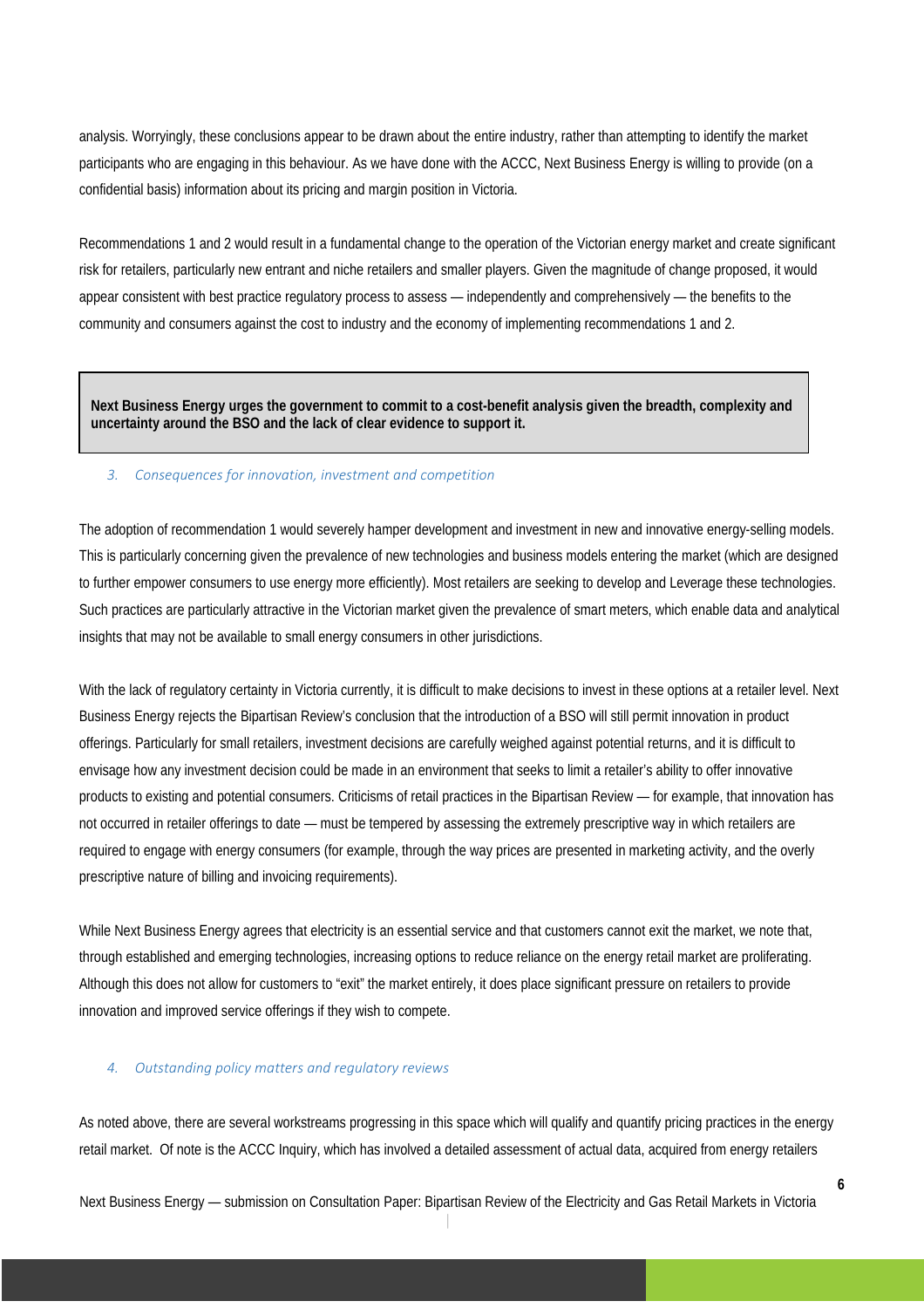through compulsory information-gathering powers. We believe that the ACCC Inquiry will make definitive conclusions about cost drivers of energy retailers and associated retail margins.

The ACCC Inquiry has produced preliminary findings, with a final report due in June 2018. As this is the same timeframe for final positions to be provided by the Victorian Government, it appears that the findings of the ACCC Inquiry will not be considered as part of this process.

Again, this appears counterintuitive, particularly when the preliminary findings of the ACCC Inquiry do not necessarily support the conclusion that retail margins are needlessly high in Victoria, as has been asserted by the Bipartisan Review. Indeed, the preliminary report by the ACCC provided an indication of retail margins on a state-by-state basis, which showed retail margins in Victoria may be as low as 9%. [3](#page-6-0)

**Next Business Energy recommends that the Victorian Government await the outcomes of the ACCC's review into retail energy prices (due in June 2018) before making any decisions regarding the operation of the BSO.** 

<span id="page-6-0"></span> <sup>3</sup> See ACCC, *Retail Electricity Pricing Inquiry Preliminary report 22 September 201*7, page 39.

Next Business Energy — submission on Consultation Paper: Bipartisan Review of the Electricity and Gas Retail Markets in Victoria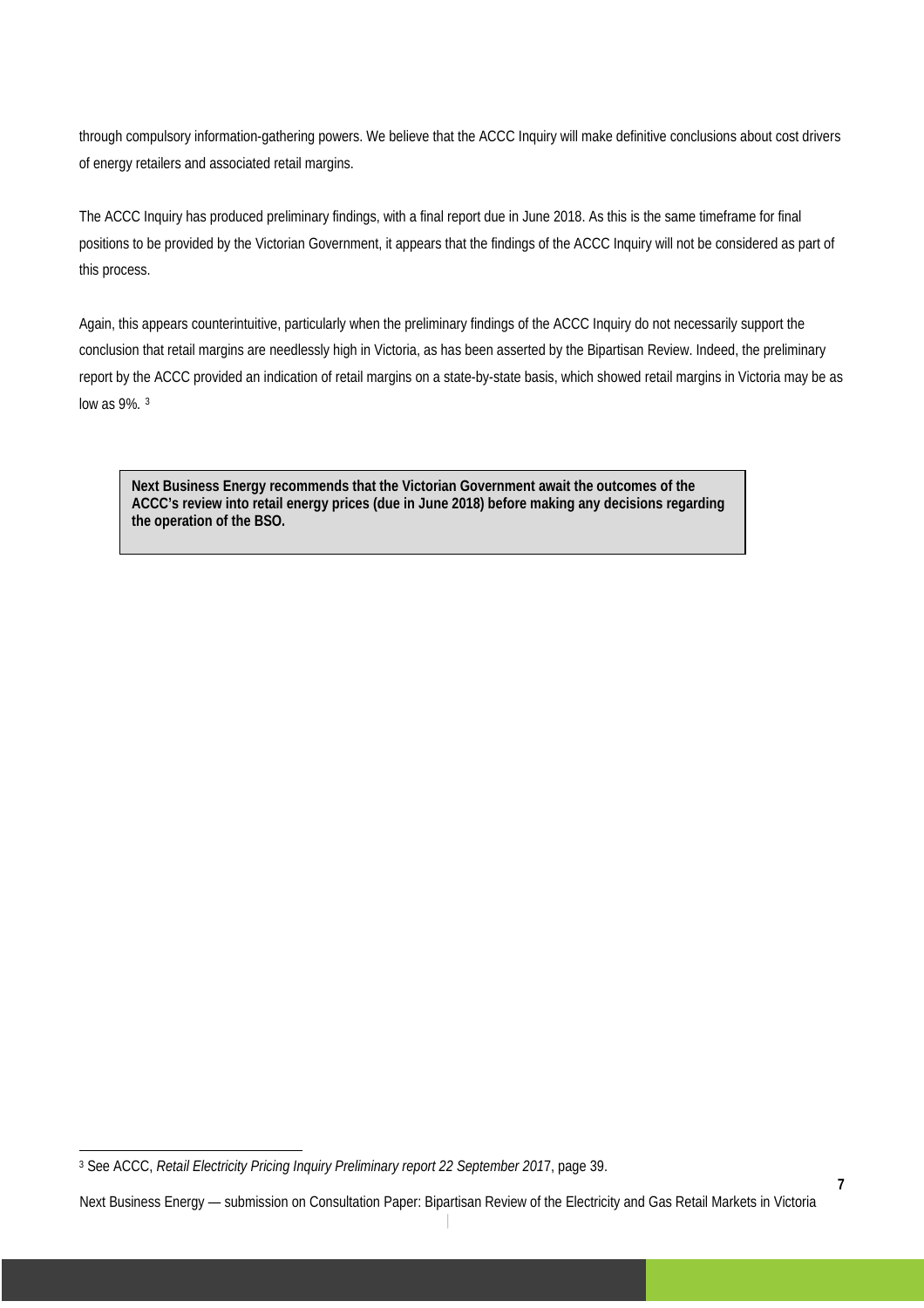# Appendix B — responses to specific questions raised in the Consultation Paper

1. Are there specific considerations which the Government should be aware of if standing offer contracts were replaced with a regulated BSO?

Next Business Energy is opposed to the introduction of a BSO. Our reasoning for this is set out above. Next Business Energy also strongly rejects the assertion that "the current market encourages retailers to add costs, including market and customer acquisition and retention costs to their business, which are of little or no benefit to consumers"*.[4](#page-7-0)*

Next Business Energy disagrees that these costs don't deliver benefits to consumers. Energy retail businesses are incentivised to efficiently manage these costs. This is particularly the case for smaller and newer entrants. These costs are incurred in actively targeting customers with a view to providing a better energy offer than their current offer. This active engagement targets consumers who may not have otherwise considered switching energy providers. Victoria has experienced consistently high switching levels in the energy sector, which is largely driven by small, niche or new entrant retailers who proactively market to customers and place competitive price pressure on larger incumbent providers.

Costs associated with retention activity could be reduced at a retailer level if further regulatory oversight was conducted around winback activity. In a highly competitive market, much activity is dedicated to both attracting and retaining customers. However, the current approach to retaining customers by some retailers whose customers are seeking to switch providers may be particularly aggressive and creates a relatively high proportion of customers who elect to stay with their existing retailer, often on a contract that is not generally available or has not been put to the customer until they switch. Additional obligations with respect to retention activity — for example, a limit on the amount of contact with customers an incumbent retailer may make, or a requirement to only offer generally available (published) products for win-back activity — may diminish the ongoing inefficient costs associated with customer retention.

2. Would the services and service standards associated with a regulated BSO be the same as those under the standing offer terms and conditions?

Again, please note that Next Business Energy does not support the introduction of a BSO.

However, there are several existing obligations tied to a standing offer in Victoria that add costs to retailers, which would appear to conflict with the concept of a "no frills" energy offers, such as the BSO, as they provide a higher or more costly level of service than what is currently offered by many retail market contracts. These include, for example:

- requirements to notify the customer at least 10 days before any price change takes effect
- requirements to produce quarterly paper bills for customers on a standing offer
- an obligation to supply energy to a site where the retailer is the financially responsible market participant (FRMP), which creates financial and bad debt risk for many retailers, especially in the case of "deemed" customer contracts

<span id="page-7-0"></span> <sup>4</sup> Consultation Paper: Bipartisan Review of the Electricity and Gas Retail Markets in Victoria ,page 6.

Next Business Energy — submission on Consultation Paper: Bipartisan Review of the Electricity and Gas Retail Markets in Victoria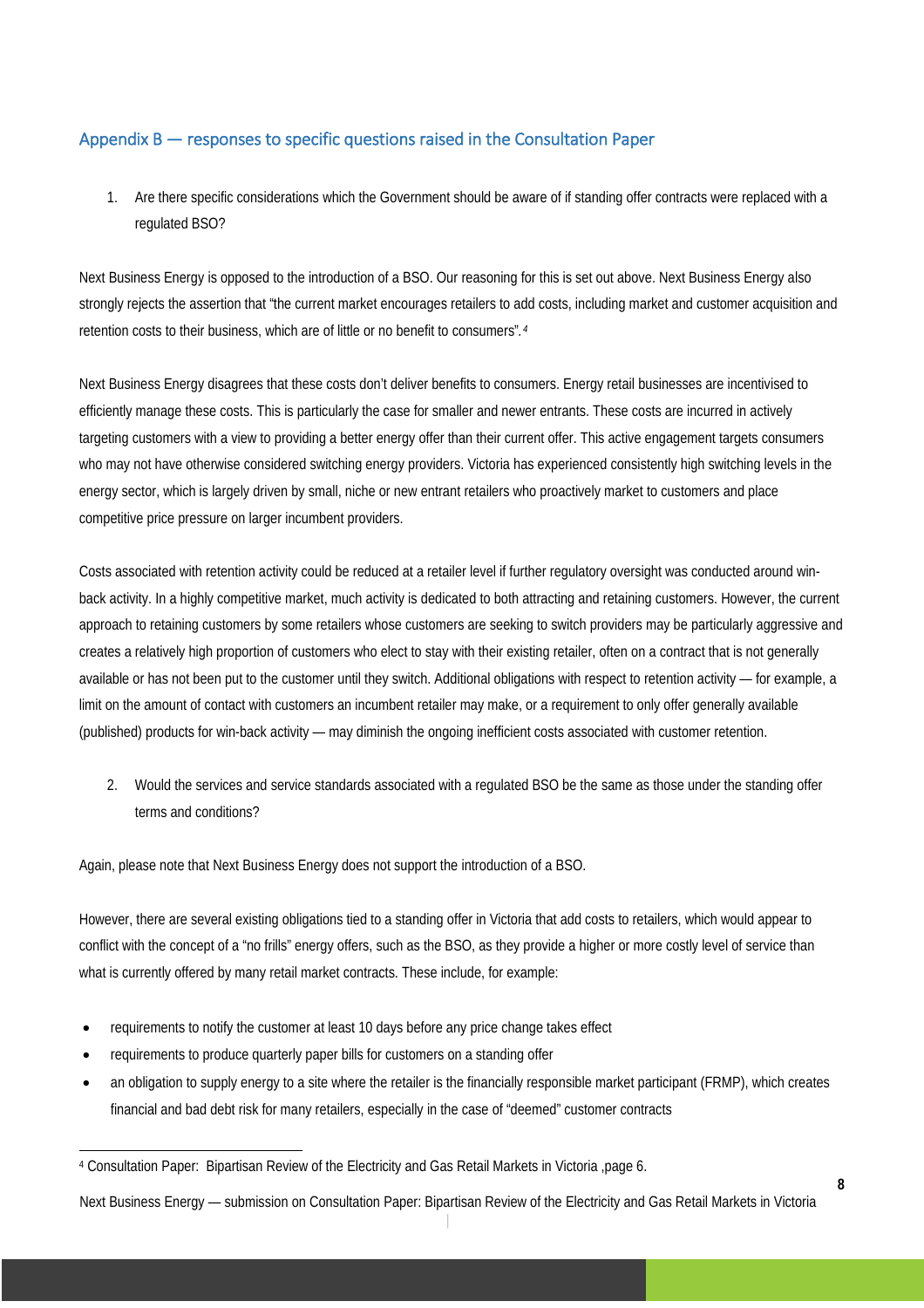- an obligation to calculate each bill only on actual data, rather than estimated data (where actual data cannot be obtained), as Explicit Informed Consent (EIC) is required for the use of estimated data as a basis for bills
- an obligation to offer customers a bill-smoothing arrangement, which is based on a 12-monthly estimate of energy consumption
- prohibitions on retailers charging for meter checks in advance
- specific requirements around contract termination.
	- 3. Would a BSO based on a "flat tariff" apply to general usage only or should it incorporate controlled load and/or solar tariffs (as is the case for standing offers)? What are the benefits and challenges associated with different approaches?

Next Business Energy does not support the introduction of a BSO. However, the application of a BSO to anything apart from general usage (e.g. through a flat tariff) appears in conflict with the BSO's stated approach, which is to act as a "no frills" offer.

4. What other principles should the ESC consider in setting the BSO maximum regulated price profile? Should these principles differ between a BSO for electricity and a BSO for gas, residential and small business customers?

Next Business Energy believes that the introduction of a regulated BSO should only occur once a cost-benefit analysis has been undertaken by the Victorian Government.

5. Are there alternatives for setting the BSO maximum regulated price profile? For example, should the ESC "simply" set a BSO tariff or a specific tariff structure that must be applied by retailers?

Next Business Energy does not have any specific comments on question 5.

6. What are the likely effects of a regulated BSO, as described above, on the energy markets (electricity and gas wholesale, distribution and retail markets, and residential and small business customers)?

Next Business Energy believes that the BSO will have significant impacts on the retail sector and, consequently, significant impacts for residential customers and small business customers in the medium to long term. Although Next Business Energy accepts that energy consumers cannot "opt out" of the retail market, a central tenet of the competitive retail market is that customers can exercise their option to switch energy providers if they are unhappy with their current retailer (and for customers consuming less than 40 Mwh, this can be done without exit fees). This option will be removed when energy retailers exit the Victorian market, which will in turn lead to less innovation and product diversity in the market.

7. Are there any alternative design options for price regulation that would achieve the Review's intended outcomes?

Please see the response to question 10 below.

8. How should the potential benefits and effects of a regulated BSO be assessed following implementation?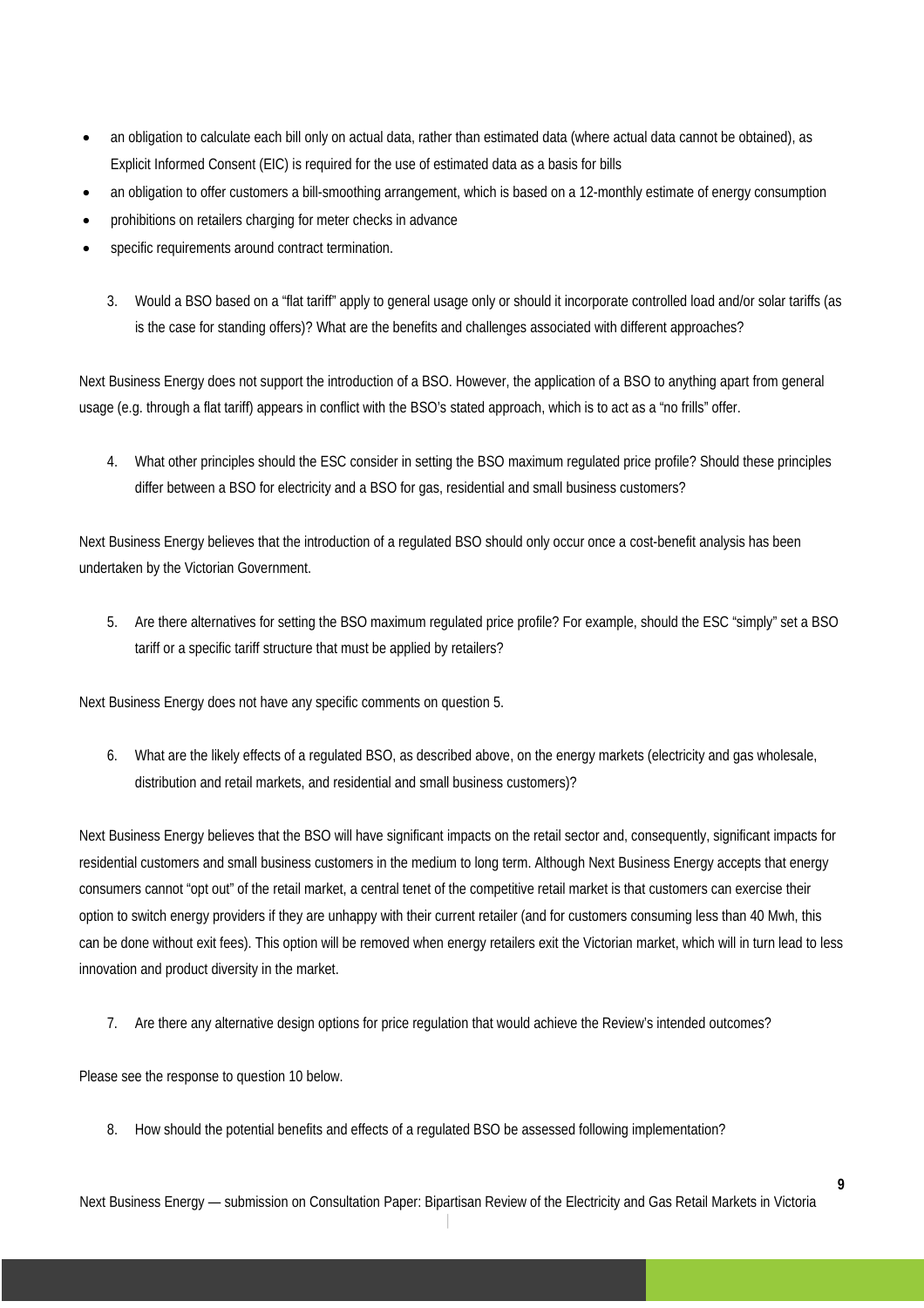Next Business Energy suggests that potential benefits and effects should be assessed through an independent cost-benefit analysis prior to implementation.

9. How should a regulated BSO be incorporated into Victoria's energy sector regulatory framework?

Next Business Energy believes that a BSO should only be incorporated into Victoria's energy sector framework if recommendations 3– 11 are implemented and fail to result in improvements for Victorian energy consumers, and/or until an independent cost benefit analysis has been undertaken.

10. Are there alternatives to introducing a BSO and revoking standing offers?

Next Business Energy again reiterates the need for clarity and problem definition in considering whether the BSO is a required change to the regulatory framework. As noted above, there may be other alternatives — including a social or hardship tariff for eligible customers, or a price-capped standing offer — that may successfully alleviate issues faced by vulnerable or disadvantaged energy customers.

It appears that one of the key issues in the Victorian market is price dispersion — being the variation in prices across the industry and, indeed, across some retailers' own portfolio of products. Again, it is unclear whether simply revoking the standing offer and offering a BSO in its place would resolve this issue. Currently, only 10% of the Victorian energy retail market accesses a standing offer. Ergo, this would only solve the "problem" for that 10% of the market.

11. Are there any specific considerations of which the Government should be aware of if the reserve power to regulate prices was strengthened? What should be the trigger for regulation and when or under what circumstances, should the regulated price requirement end?

Next Business Energy does not have any specific comments on the adoption of reserve power to regulate prices, but we suggest that the adoption of such power be deferred, or a decision to implement a BSO be considered only when the outcomes from implementing recommendations 3–11 of the Bipartisan Review can be assessed.

12. What is the most appropriate approach to implementing Recommendations 4A to 4E?

Next Business Energy believes that the most appropriate approach is to require retailers to only amend their prices once a year, in accordance with the Victorian distribution annual price variation. A simple way to implement this would be to include such a disclosure as a pre-condition to explicit informed consent ( EIC), in a similar vein to price variation disclosure under the National Energy Retail Rules.

13. How can these recommendations be implemented in a timely manner?